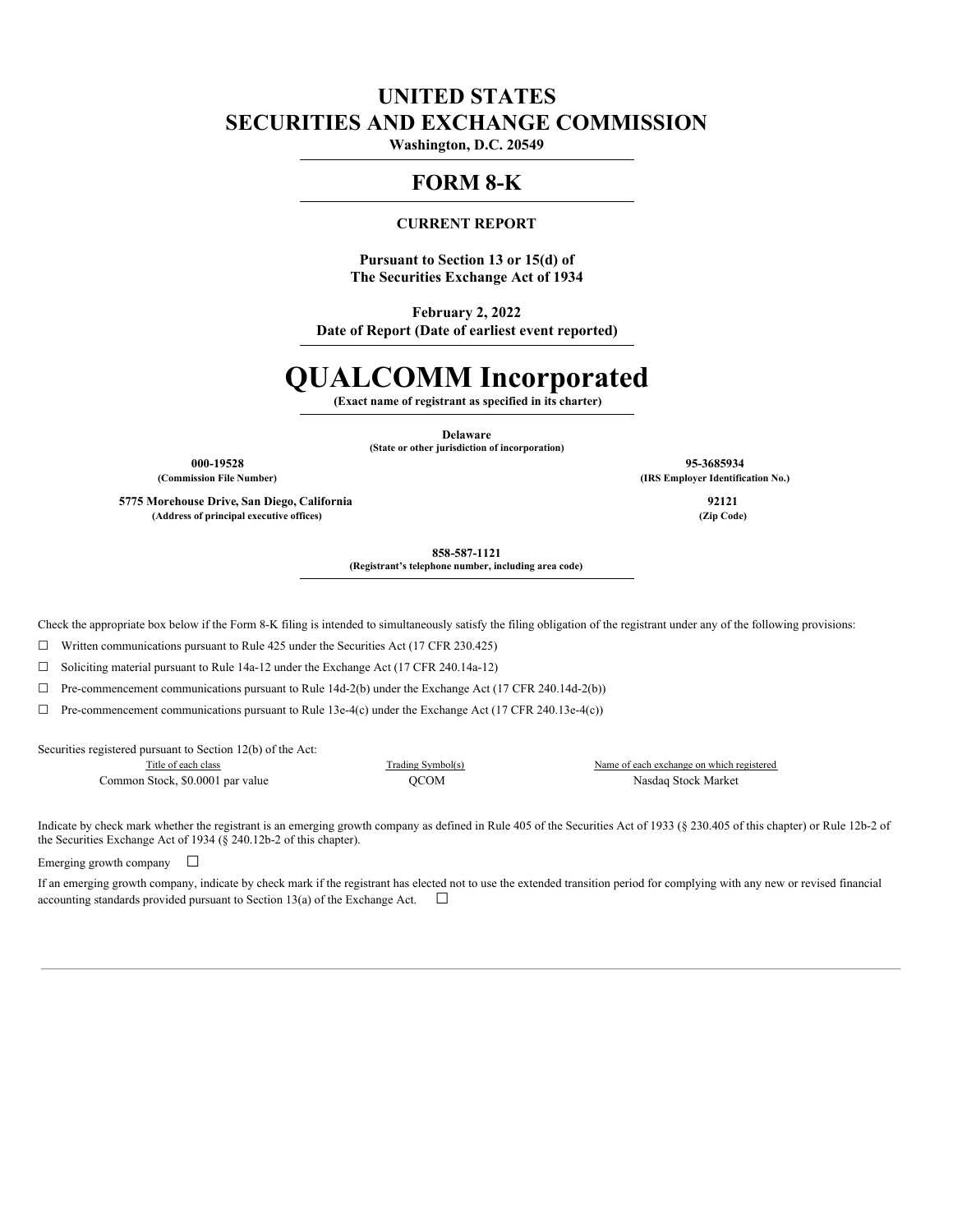#### **Item 2.02. Results of Operations and Financial Condition.**

On February 2, 2022, QUALCOMM Incorporated (the Company) issued a press release regarding the Company's financial results for its first quarter of fiscal 2022. A copy of that press release is furnished as Exhibit 99.1 hereto and incorporated herein by reference.

The press release includes Non-GAAP financial measures as defined in Regulation G. The press release also includes the most directly comparable financial measures calculated and presented in accordance with accounting principles generally accepted in the United States (GAAP), information reconciling the Non-GAAP financial measures to the GAAP financial measures and a discussion of the reasons why the Company's management believes that presentation of the Non-GAAP financial measures provides useful information to investors regarding the Company's financial condition and results of operations. The Non-GAAP financial measures presented therein should be considered in addition to, not as a substitute for, or superior to, financial measures calculated and presented in accordance with GAAP.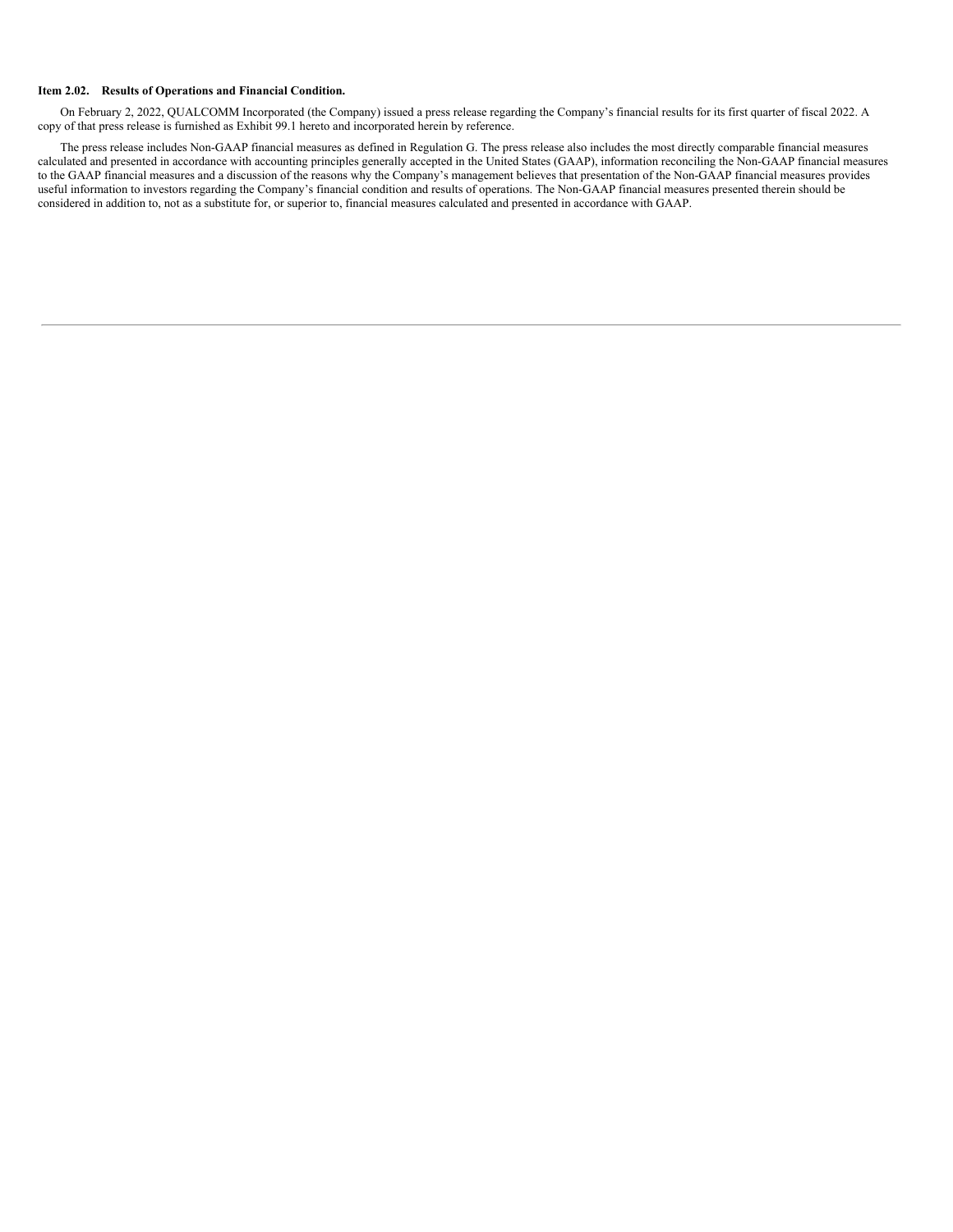#### **Item 9.01. Financial Statements and Exhibits.**

| (d) Exhibits. |                                                                                         |
|---------------|-----------------------------------------------------------------------------------------|
| Exhibit No.   | Description                                                                             |
| 99.1          | Press Release by OUALCOMM Incorporated dated February 2, 2022.                          |
| 104           | Cover Page Interactive Data File, formatted in Inline XBRL and included as Exhibit 101. |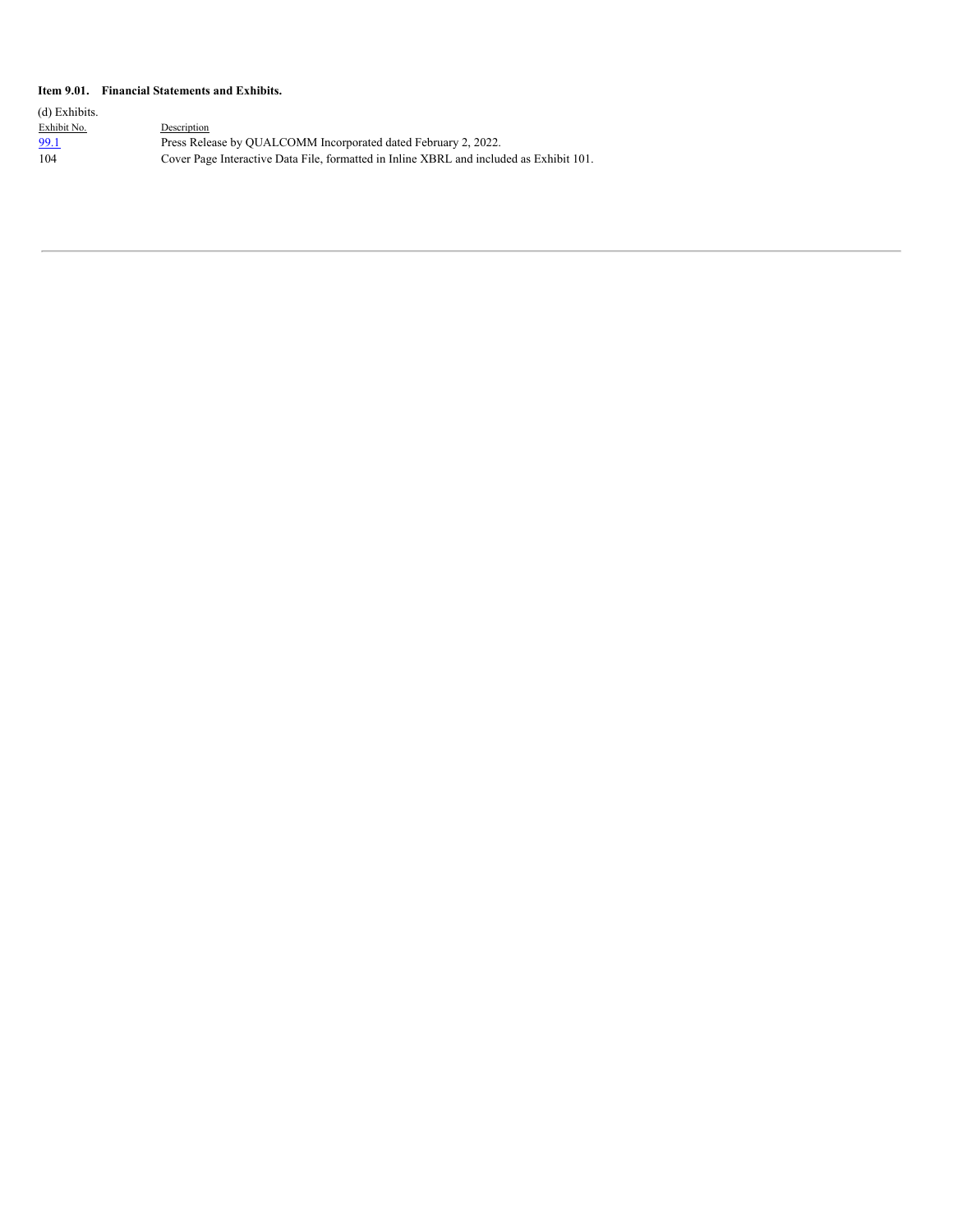#### **SIGNATURES**

Pursuant to the requirements of the Securities Exchange Act of 1934, the registrant has duly caused this report to be signed on its behalf by the undersigned hereunto duly authorized.

## **QUALCOMM Incorporated**

Date: February 2, 2022 By: /s/ Akash Palkhiwala

Akash Palkhiwala Chief Financial Officer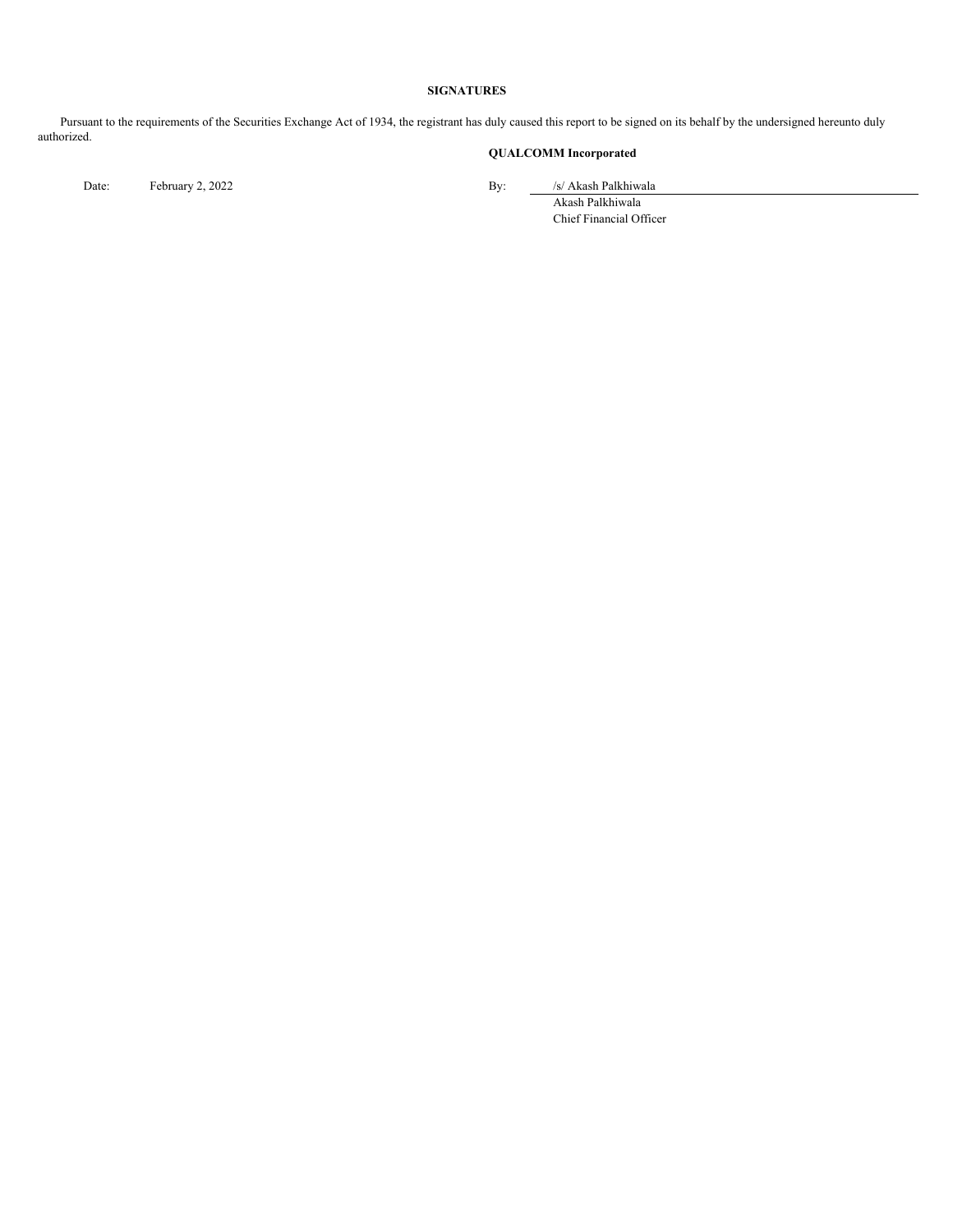## **Qualcomm Announces First Quarter Fiscal 2022 Results Revenues: \$10.7 billion GAAP EPS: \$2.98, Non-GAAP EPS: \$3.23**

*—Record Quarterly Revenues and EPS—*

*—QCT: Second Consecutive Quarter of Record Results and Greater Than 60% Year-Over-Year EBT Growth— —Connected Intelligent Edge Drives 41% Year-Over-Year Growth in QCT IoT Revenues—*

SAN DIEGO - February 2, 2022 - Qualcomm Incorporated (NASDAQ: QCOM) today announced results for its fiscal first quarter ended December 26, 2021.

"Our record quarterly results reflect the strong demand for our products and technologies, with QCT revenues exceeding those of any fabless semiconductor company," said Cristiano Amon, President and CEO of Qualcomm Incorporated.<sup>1</sup> "We are at the beginning of one of the largest opportunities in our history, with our addressable market expanding by more than seven times to approximately \$700 billion in the next decade. Our one technology roadmap positions us as the partner of choice for both mobile and the connected intelligent edge."

## **First Quarter Results 2**

|                                                                          |                       | <b>GAAP</b>    |         | <b>Non-GAAP</b>       |                |        |
|--------------------------------------------------------------------------|-----------------------|----------------|---------|-----------------------|----------------|--------|
| <i>(in millions, except per share data and</i> )<br><i>percentages</i> ) | <b>O1 Fiscal 2022</b> | O1 Fiscal 2021 | Change  | <b>O1 Fiscal 2022</b> | O1 Fiscal 2021 | Change |
| Revenues                                                                 | \$10,705              | \$8,235        | $+30\%$ | \$10,697              | \$8,226        | $+30%$ |
| Earnings before taxes (EBT)                                              | \$3,865               | \$2,604        | $+48%$  | \$4,306               | \$2.912        | $+48%$ |
| Net income                                                               | \$3,399               | \$2,455        | $+38%$  | \$3,686               | \$2.510        | $+47%$ |
| Diluted earnings per share (EPS)                                         | \$2.98                | \$2.12         | $+41%$  | \$3.23                | \$2.17         | $+49%$ |

#### **Segment Results**

|                                 |                       | OCT            |             |                       | OTL            |         |
|---------------------------------|-----------------------|----------------|-------------|-----------------------|----------------|---------|
| n millions, except percentages) | <b>O1 Fiscal 2022</b> | O1 Fiscal 2021 | Change      | <b>O1 Fiscal 2022</b> | O1 Fiscal 2021 | hange:  |
| evenues                         | \$8,847               | \$6,533        | $+35%$      | \$1,818               | \$1,660        | $+10\%$ |
| BT                              | \$3.114               | \$1,919        | $+62%$      | \$1,406               | \$1,270        | $+11%$  |
| EBT as % of revenues            | 35%                   | $29\%$         | $+6$ points | 77%                   | 77%            |         |

(1) Based on review of fabless, public semiconductor and semiconductor equipment companies' (according to GICS 4530 classification) most recent quarterly financial results released prior to February 2, 2022.<br>Our analysis i

(2) Discussion regarding our use of Non-GAAP financial measures and reconciliations between GAAP and Non-GAAP results are included at the end of this news release in the sections labeled "Note Regarding Use of Non-GAAP Financial Measures" and "Reconciliations of GAAP Results to Non-GAAP Results."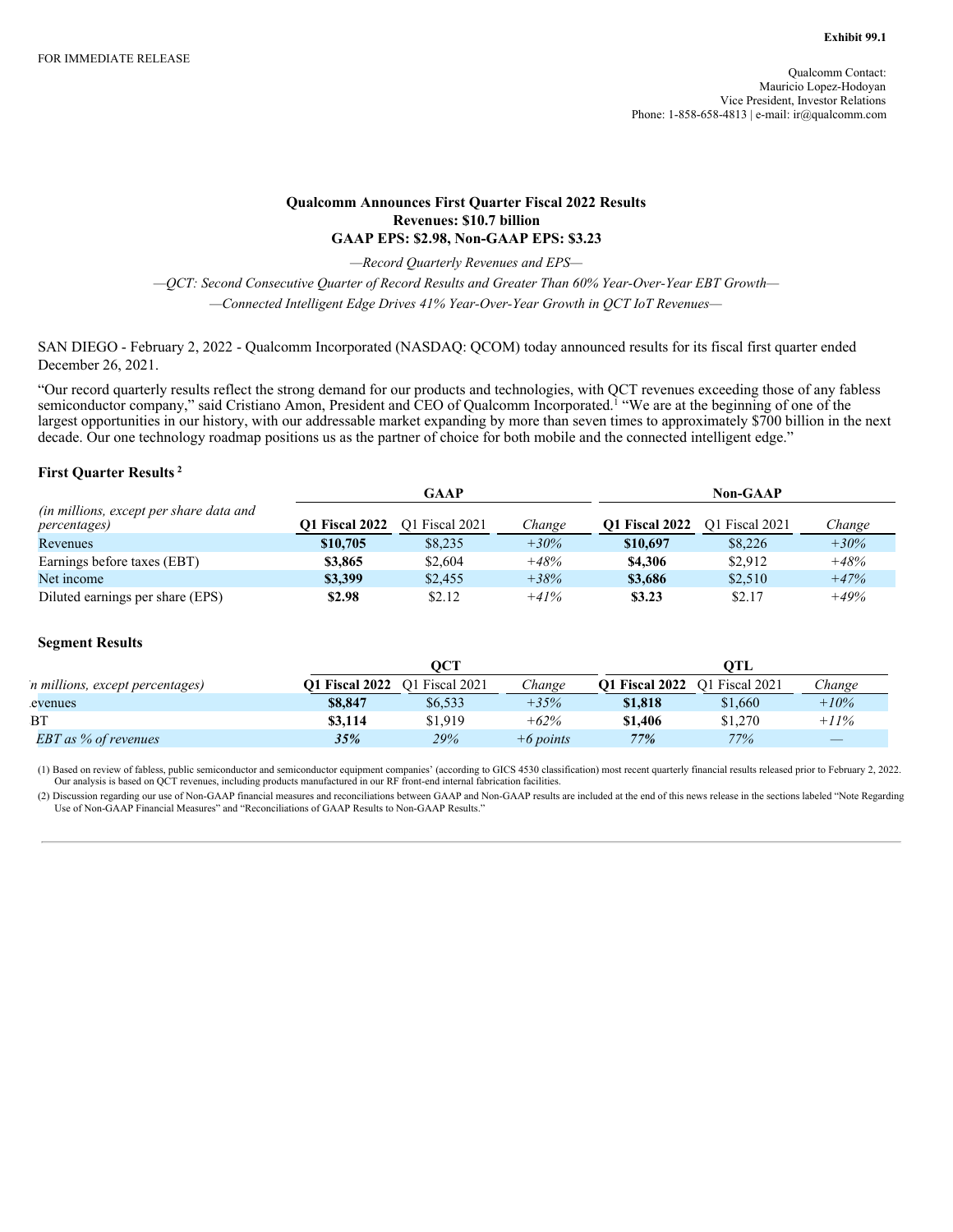## **QCT Revenue Streams**

We disaggregate QCT revenues based on the industries and applications in which our products are sold.

| (in millions, except percentages) | <b>O1 Fiscal 2022</b> | O1 Fiscal 2021 | Change |
|-----------------------------------|-----------------------|----------------|--------|
| <b>Handsets</b>                   | \$5,983               | \$4,216        | $+42%$ |
| RF front-end                      | 1.132                 | 1.061          | $+7%$  |
| Automotive                        | 256                   | 212            | $+21%$ |
| IoT                               | 1.476                 | 1.044          | $+41%$ |
| Total OCT revenues                | \$8,847               | \$6.533        | $+35%$ |

## **Return of Capital to Stockholders**

During the first quarter of fiscal 2022, we returned \$1.9 billion to stockholders, including \$765 million, or \$0.68 per share, of cash dividends paid and \$1.2 billion through repurchases of 8 million shares of common stock.

### **Business Outlook**

The following statements are forward looking, and actual results may differ materially. The "Note Regarding Forward-Looking Statements" in this news release provides a description of certain risks that we face, and our most recent quarterly report on file with the Securities and Exchange Commission (SEC) provides a more complete description of our risks.

The following table summarizes GAAP and Non-GAAP guidance based on the current outlook.

|                                                           | <b>Current Guidance</b><br><b>Q2 FY22 Estimates</b> |
|-----------------------------------------------------------|-----------------------------------------------------|
| <b>Revenues</b>                                           | $$10.2B - $11.0B$                                   |
| <b>Supplemental Revenue Information</b>                   |                                                     |
| OCT revenues                                              | $$8.7B - $9.3B$                                     |
| OTL revenues                                              | $$1.45B - $1.65B$                                   |
| <b>GAAP</b> diluted EPS                                   | $$2.39 - $2.59$                                     |
| Less diluted EPS attributable to OSI                      | S—                                                  |
| Less diluted EPS attributable to share-based compensation | (\$0.36)                                            |
| Less diluted EPS attributable to other items <sup>2</sup> | $(\$0.05)$                                          |
| <b>Non-GAAP diluted EPS</b>                               | $$2.80 - $3.00$                                     |

Our GAAP financial guidance for the second quarter of fiscal 2022 does not include an estimate of unrealized losses on QSI marketable equity securities based on recent volatility in the stock market as such losses cannot be accurately forecast.

(1) Our outlook does not include provisions for proposed tax law changes, future asset impairments or for pending legal matters, other than future legal amounts that are probable and estimable. Further, due to their nature, certain income and expense items, such as certain investments, derivative and foreign currency transaction gains or losses, cannot be accurately forecast. Accordingly, we only include such items in our financial outlook to the extent they are reasonably certain. Our outlook includes the impact of any pending business combinations to the extent they are expected to close in the upcoming quarter. Actual results may differ materially from the outlook.

(2) Our guidance for diluted EPS attributable to other items for the second quarter of fiscal 2022 is primarily attributable to acquisition-related items.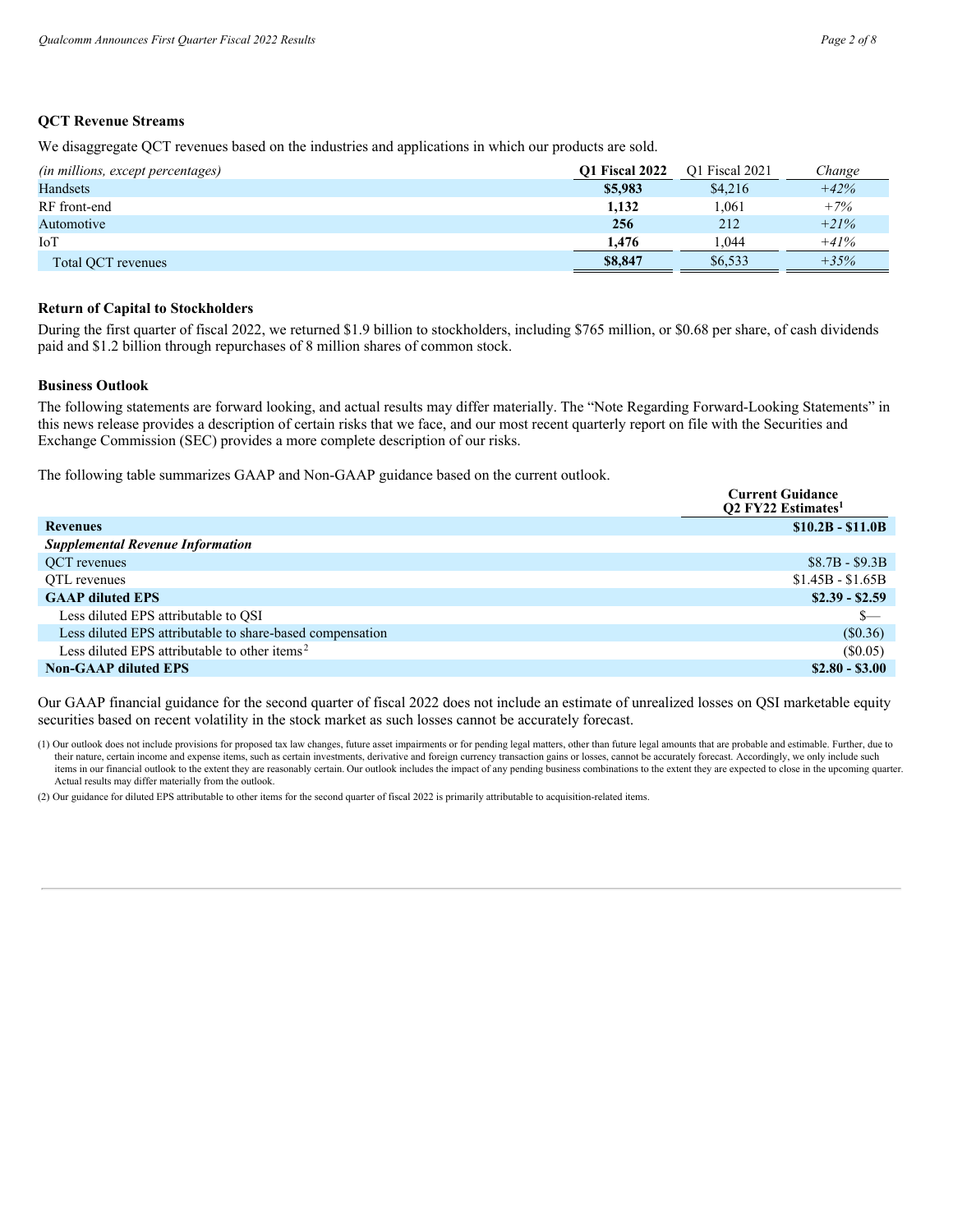#### **Conference Call**

Qualcomm's first quarter fiscal 2022 earnings conference call will be broadcast live on February 2, 2022, beginning at 1:45 p.m. Pacific Time (PT) at http://investor.qualcomm.com/events.cfm. This conference call will include a discussion of "Non-GAAP financial measures" as defined in Regulation G. The most directly comparable GAAP financial measures and information reconciling these Non-GAAP financial measures to our financial results prepared in accordance with GAAP, as well as other financial and statistical information to be discussed on the conference call, will be posted at http://investor.qualcomm.com/ immediately prior to the commencement of the call. An audio replay will be available at http://investor.qualcomm.com/events.cfm and via telephone following the live call for 30 days thereafter. To listen to the replay via telephone, U.S. callers may dial (877) 660-6853 and international callers may dial (201) 612-7415. Callers should use reservation number 13726028.

#### **About Qualcomm**

Qualcomm is the world's leading wireless technology innovator and the driving force behind the development, launch and expansion of 5G. When we connected the phone to the internet, the mobile revolution was born. Today, our foundational technologies enable the mobile ecosystem and are found in every 3G, 4G and 5G smartphone. We bring the benefits of mobile to new industries, including automotive, the internet of things and computing, and are leading the way to a world where everything and everyone can communicate and interact seamlessly.

Qualcomm Incorporated includes our licensing business, QTL, and the vast majority of our patent portfolio. Qualcomm Technologies, Inc., a subsidiary of Qualcomm Incorporated, operates, along with its subsidiaries, substantially all of our engineering and research and development functions and substantially all of our products and services businesses, including our QCT semiconductor business.

#### **Note Regarding Forward-Looking Statements**

In addition to the historical information contained herein, this news release contains forward-looking statements that are inherently subject to risks and uncertainties, including but not limited to statements regarding: the demand for our products and technologies; the expansion of our addressable market; our being well-positioned as the partner of choice for mobile and the connected intelligent edge; our business outlook; and our estimates and guidance related to revenues and earnings per share. Forward-looking statements are generally identified by words such as "estimates," "guidance," "expects," "anticipates," "anticipates," "an not limited to: the impact of the COVID-19 pandemic, and government policies and other measures designed to limit its spread; our dependence on a small number of customers and licensees, and particularly from their sale of premium-tier devices; our customers vertically integrating; a significant portion of our business being concentrated in China, which is exacerbated by U.S./China trade and national security<br>tensions; our investments, and our ability to consummate strategic acquisitions; our dependence on a limited number of third-party suppliers; risks associated with the operation and control of our manufacturing facilities; security breaches of our information technology systems, or other misappropriation of our technology, intellectual property or other proprietary or confidential information; our ability to attract and retain qualified employees, and to successfully operate under a hybrid working environment; the continued and future success of our licensing programs, which requires us to continue to evolve our patent portfolio and to renew or renegotiate license agreements that are expiring; efforts by some OEMs to avoid paying fair and reasonable royalties for the use of our intellectual property, and other attacks on our licensing business model; potential changes in our patent licensing practices, whether due to governmental investigations, legal challenges or otherwise; adverse rulings in governmental investigations or proceedings; our customers' and licensees' sales of products and services based on CDMA, OFDMA and other communications technologies, including 5G, and our customers' demand for our products based on these technologies; competition in licensees, including those resulting from security vulnerabilities, defects or errors; difficulties in enforcing and protecting our intellectual property rights; claims by third parties that we infringe their intellectual property; our use of open source software; the cyclical nature of the semiconductor industry, declines in global, regional or local economic conditions, or our stock price and earnings volatility; our ability to comply with laws, regulations, policies and standards; our indebtedness; and potential tax liabilities. These and other risks are set forth in our Quarterly Report on Form 10-Q for the fiscal quarter ended December 26, 2021 filed with the SEC. Our reports filed with the SEC are available on our website at www.qualcomm.com. We undertake no obligation to update, or continue to provide information with respect to, any forward-looking statement or risk factor, whether as a result of new information, future events or otherwise.

###

Qualcomm is a trademark or registered trademark of Qualcomm Incorporated. Other products and brand names may be trademarks or registered trademarks of their respective owners.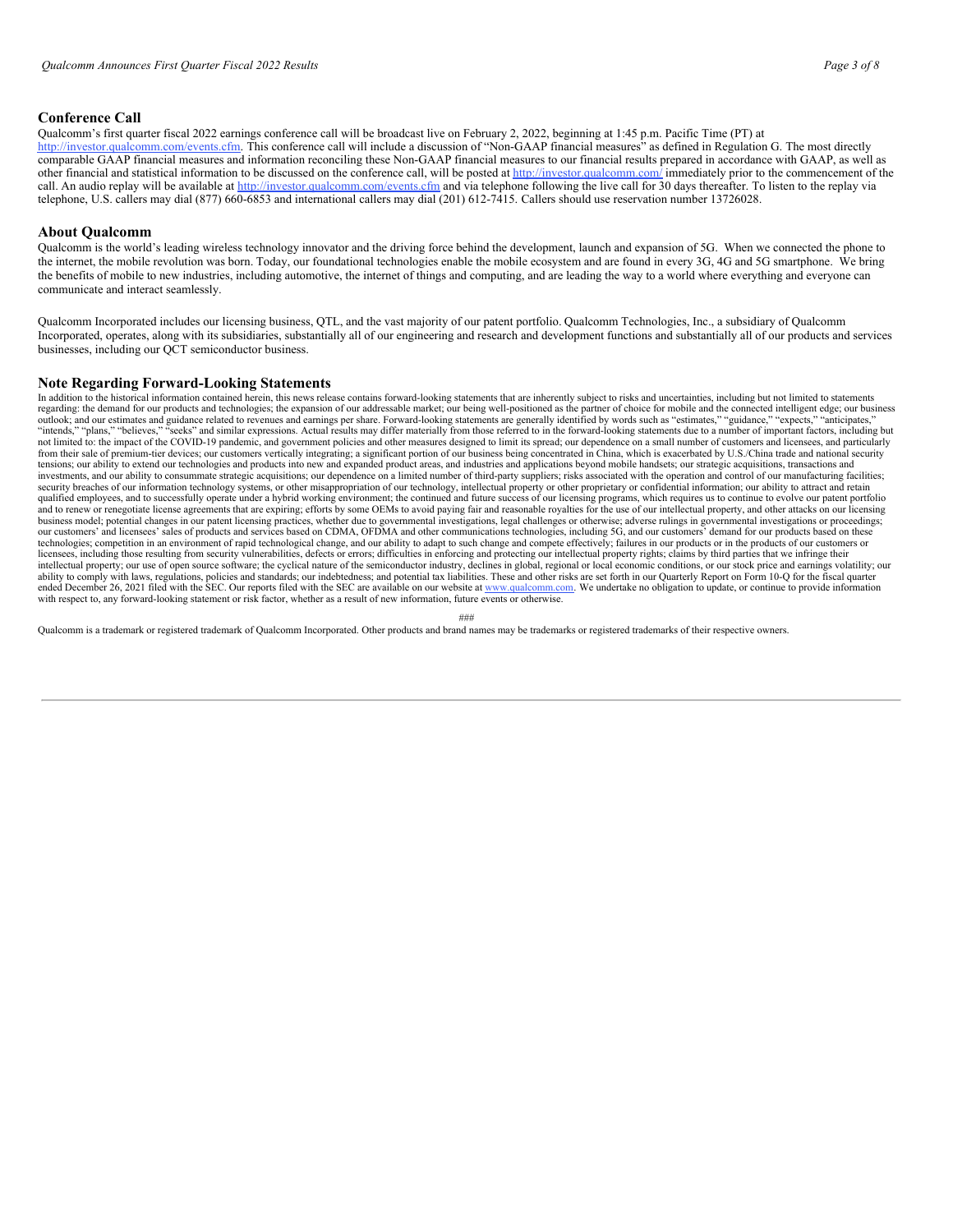#### <span id="page-7-0"></span>**QUALCOMM Incorporated CONDENSED CONSOLIDATED BALANCE SHEETS (In millions, except par value amounts) (Unaudited)**

|                                                                          | December 26,<br>2021  |              | September 26,<br>2021 |
|--------------------------------------------------------------------------|-----------------------|--------------|-----------------------|
| <b>ASSETS</b>                                                            |                       |              |                       |
| Current assets:                                                          |                       |              |                       |
| Cash and cash equivalents                                                | $\mathbb{S}$<br>6,607 | $\mathbb{S}$ | 7,116                 |
| Marketable securities                                                    | 4,703                 |              | 5,298                 |
| Accounts receivable, net                                                 | 4,032                 |              | 3,579                 |
| Inventories                                                              | 3,861                 |              | 3,228                 |
| Other current assets                                                     | 1,019                 |              | 854                   |
| Total current assets                                                     | 20,222                |              | 20,075                |
| Deferred tax assets                                                      | 1,454                 |              | 1,591                 |
| Property, plant and equipment, net                                       | 4,723                 |              | 4,559                 |
| Goodwill                                                                 | 7,264                 |              | 7,246                 |
| Other intangible assets, net                                             | 1,373                 |              | 1,458                 |
| Other assets                                                             | 7,784                 |              | 6,311                 |
| Total assets                                                             | 42,820<br>S           | \$           | 41,240                |
|                                                                          |                       |              |                       |
| <b>LIABILITIES AND STOCKHOLDERS' EQUITY</b><br>Current liabilities:      |                       |              |                       |
|                                                                          | $\mathbb{S}$          | $3,526$ \$   |                       |
| Trade accounts payable<br>Payroll and other benefits related liabilities | 1,440                 |              | 2,750<br>1,531        |
| Unearned revenues                                                        |                       | 604          | 612                   |
| Short-term debt                                                          | 2,042                 |              | 2,044                 |
| Other current liabilities                                                | 4,661                 |              | 5,014                 |
| Total current liabilities                                                | 12,273                |              | 11,951                |
| <b>Unearned</b> revenues                                                 |                       | 257          | 364                   |
| Income taxes payable                                                     | 1,687                 |              | 1,713                 |
| Long-term debt                                                           | 13,708                |              | 13,701                |
| Other liabilities                                                        | 3,562                 |              | 3,561                 |
| <b>Total liabilities</b>                                                 | 31,487                |              | 31,290                |
|                                                                          |                       |              |                       |
| Stockholders' equity:                                                    |                       |              |                       |

| prochnoiders equity.                                                                                                                       |        |        |
|--------------------------------------------------------------------------------------------------------------------------------------------|--------|--------|
| Preferred stock, \$0,0001 par value; 8 shares authorized; none outstanding                                                                 |        |        |
| Common stock and paid-in capital, \$0,0001 par value; 6,000 shares authorized; 1,125 and 1,125 shares issued and outstanding, respectively | _      |        |
| Retained earnings                                                                                                                          | 11.275 | 9.822  |
| Accumulated other comprehensive income                                                                                                     | 58     | 128    |
| Total stockholders' equity                                                                                                                 | 11.333 | 9.950  |
| Total liabilities and stockholders' equity                                                                                                 | 42.820 | 41,240 |
|                                                                                                                                            |        |        |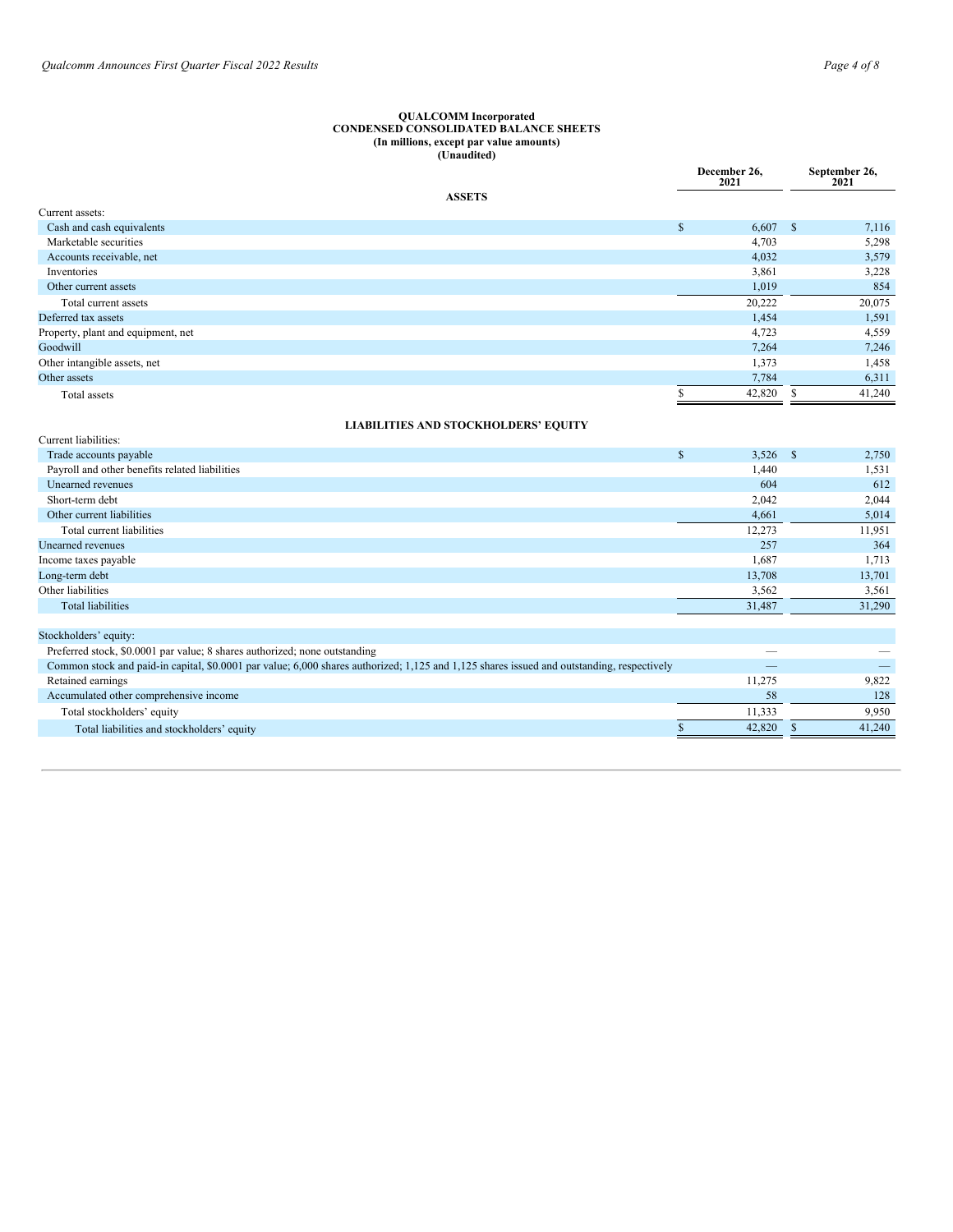#### **QUALCOMM Incorporated CONDENSED CONSOLIDATED STATEMENTS OF OPERATIONS (In millions, except per share data) (Unaudited)**

|                                        |                      | <b>Three Months Ended</b>      |  |  |
|----------------------------------------|----------------------|--------------------------------|--|--|
|                                        | December 26,<br>2021 | December 27,<br>2020           |  |  |
| Revenues:                              |                      |                                |  |  |
| Equipment and services                 | $\mathbb{S}$         | 8,682<br>$\mathbb{S}$<br>6,442 |  |  |
| Licensing                              | 2,023                | 1,793                          |  |  |
| <b>Total revenues</b>                  | 10,705               | 8,235                          |  |  |
| Costs and expenses:                    |                      |                                |  |  |
| Cost of revenues                       | 4,303                | 3,489                          |  |  |
| Research and development               | 1,930                | 1,653                          |  |  |
| Selling, general and administrative    |                      | 608<br>567                     |  |  |
| Total costs and expenses               | 6,841                | 5,709                          |  |  |
| Operating income                       | 3,864                | 2,526                          |  |  |
| Interest expense                       | (139)                | (141)                          |  |  |
| Investment and other income, net       |                      | 140<br>219                     |  |  |
| Income before income taxes             | 3,865                | 2,604                          |  |  |
| Income tax expense                     | (466)                | (149)                          |  |  |
| Net income                             | 3,399                | S<br>2,455                     |  |  |
|                                        |                      |                                |  |  |
| Basic earnings per share               | 3.02                 | 2.16                           |  |  |
| Diluted earnings per share             | 2.98                 | 2.12                           |  |  |
| Shares used in per share calculations: |                      |                                |  |  |
| Basic                                  | 1,124                | 1,134                          |  |  |
| Diluted                                | 1,142                | 1,156                          |  |  |
|                                        |                      |                                |  |  |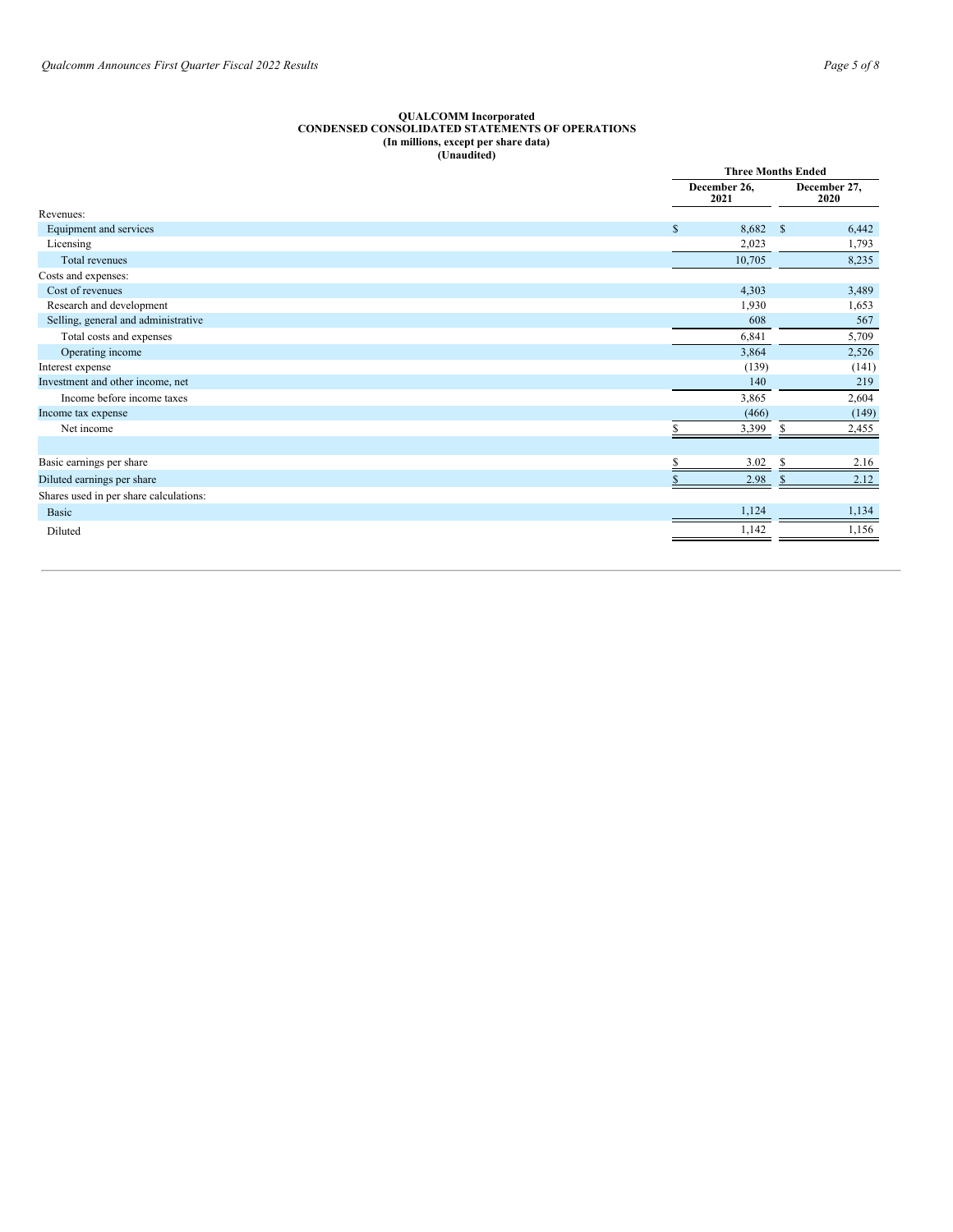#### **QUALCOMM Incorporated CONDENSED CONSOLIDATED STATEMENTS OF CASH FLOWS (In millions) (Unaudited)**

|                                                                                   |                        | <b>Three Months Ended</b> |
|-----------------------------------------------------------------------------------|------------------------|---------------------------|
|                                                                                   | December 26,<br>2021   | December 27.<br>2020      |
| <b>Operating Activities:</b>                                                      |                        |                           |
| Net income                                                                        | 3,399<br><sup>\$</sup> | -\$<br>2,455              |
| Adjustments to reconcile net income to net cash provided by operating activities: |                        |                           |
| Depreciation and amortization expense                                             | 406                    | 364                       |
| Income tax provision in excess of income tax payments                             | 272                    | 53                        |
| Share-based compensation expense                                                  | 496                    | 392                       |
| Net gains on marketable securities and other investments                          | (103)                  | (195)                     |
| Other items, net                                                                  | (25)                   | (18)                      |
| Changes in assets and liabilities:                                                |                        |                           |
| Accounts receivable, net                                                          | (454)                  | (141)                     |
| Inventories                                                                       | (638)                  | 62                        |
| Other assets                                                                      | (1, 504)               | (97)                      |
| Trade accounts payable                                                            | 781                    | 129                       |
| Payroll, benefits and other liabilities                                           | (495)                  | 278                       |
| Unearned revenues                                                                 | (78)                   | (107)                     |
| Net cash provided by operating activities                                         | 2.057                  | 3,175                     |
| <b>Investing Activities:</b>                                                      |                        |                           |
| Capital expenditures                                                              | (583)                  | (469)                     |
| Purchases of debt and equity marketable securities                                | (517)                  | (2, 248)                  |
| Proceeds from sales and maturities of debt and equity marketable securities       | 1.133                  | 1,612                     |
| Acquisitions and other investments, net of cash acquired                          | (238)                  | (138)                     |
| Proceeds from other investments                                                   | 93                     | 10                        |
| Other items, net                                                                  |                        | 31                        |
| Net cash used by investing activities                                             | (112)                  | (1,202)                   |
| <b>Financing Activities:</b>                                                      |                        |                           |
| Proceeds from short-term debt                                                     | 710                    | 819                       |
| Repayment of short-term debt                                                      | (710)                  | (818)                     |
| Repurchases and retirements of common stock                                       | (1, 178)               | (444)                     |
| Dividends paid                                                                    | (765)                  | (739)                     |
| Payments of tax withholdings related to vesting of share-based awards             | (500)                  | (449)                     |
| Other items, net                                                                  | (3)                    | (14)                      |
| Net cash used by financing activities                                             | (2, 446)               | (1,645)                   |
| Effect of exchange rate changes on cash and cash equivalents                      | (8)                    | 41                        |
| Net (decrease) increase in total cash and cash equivalents                        | (509)                  | 369                       |
| Total cash and cash equivalents at beginning of period                            | 7,116                  | 6,707                     |
| Total cash and cash equivalents at end of period                                  | $\mathsf{\$}$<br>6,607 | $\mathcal{S}$<br>7,076    |
|                                                                                   |                        |                           |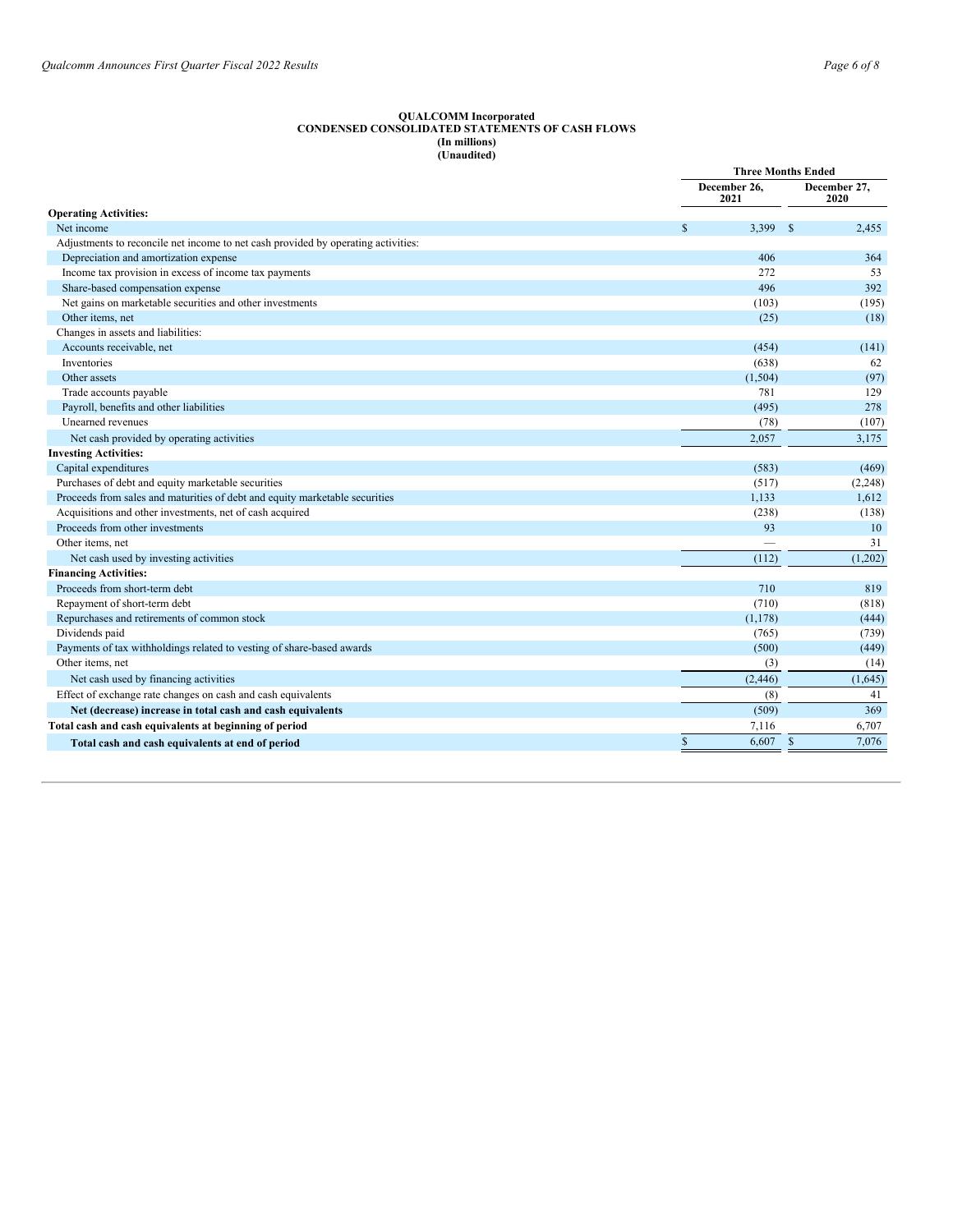## **Note Regarding Use of Non-GAAP Financial Measures**

The Non-GAAP financial measures presented herein should be considered in addition to, not as a substitute for or superior to, financial measures calculated in accordance with GAAP. In addition, "Non-GAAP" is not a term defined by GAAP, and as a result, our Non-GAAP financial measures might be different than similarly titled measures used by other companies. Reconciliations between GAAP and Non-GAAP financial measures are presented herein.

We use Non-GAAP financial information: (i) to evaluate, assess and benchmark our operating results on a consistent and comparable basis; (ii) to measure the performance and efficiency of our ongoing core operating businesses, including our QCT (Qualcomm CDMA Technologies) and QTL (Qualcomm Technology Licensing) segments; and (iii) to compare the performance and efficiency of these segments against competitors. Non-GAAP measurements used by us include revenues, cost of revenues, research and development (R&D) expenses, selling, general and administrative (SG&A) expenses, other income or expenses, operating income, interest expense, net investment and other income, income or earnings before income taxes, effective tax rate, net income and diluted earnings per share. We are able to assess what we believe is a more meaningful and comparable set of financial performance measures by using Non-GAAP information. In addition, the HR and Compensation Committee of the Board of Directors uses certain Non-GAAP financial measures in establishing portions of the performance-based incentive compensation programs for our executive officers. We present Non-GAAP financial information to provide greater transparency to investors with respect to our use of such information in financial and operational decision-making. This Non-GAAP financial information is also used by institutional investors and analysts in evaluating our business and assessing trends and future expectations.

Non-GAAP information presented herein excludes our QSI (Qualcomm Strategic Initiatives) segment and certain share-based compensation, acquisition-related items, tax items and other items.

- QSI is excluded because we generally expect to exit our strategic investments in the foreseeable future, and the effects of fluctuations in the value of such investments and realized gains or losses are viewed as unrelated to our operational performance.
- Share-based compensation expense primarily relates to restricted stock units. We believe that excluding non-cash share-based compensation from the Non-GAAP financial information allows us and investors to make additional comparisons of the operating activities of our ongoing core businesses over time and with respect to other companies. • Certain other items are excluded because we view such items as unrelated to the operating activities of our ongoing core businesses, as follows:
	- Acquisition-related items include amortization of acquisition-related intangible assets, substantially all of which relate to the amortization of technology-based intangible assets that is recorded in cost of revenues and will recur in future periods until the related intangible assets have been fully amortized. We view acquisition-related intangible assets as items arising from pre-acquisition activities determined at the time of an acquisition. Acquisition-related intangible assets contribute to revenue generation that has not been excluded from our Non-GAAP financial information. Acquisition-related items also include recognition of the step-up of inventories and property, plant and equipment to fair value and the related tax effects of acquisition-related items, as well as any effects from restructuring the ownership of such acquired assets. Additionally, we exclude third-party acquisition and integration services costs and costs related to temporary debt facilities and letters of credit executed prior to the close of an acquisition.
	- We exclude certain other items that we view as unrelated to our ongoing businesses, such as major restructuring and restructuring-related costs, asset impairments and awards, settlements and/or damages arising from legal or regulatory matters. We exclude gains and losses driven by the revaluation of our deferred compensation plan liabilities recognized in operating expenses and the offsetting gains and losses on the related plan assets recognized in investment and other income.
	- Certain tax items that are unrelated to the fiscal year in which they are recorded are excluded in order to provide a clearer understanding of our ongoing Non-GAAP tax rate and after-tax earnings.